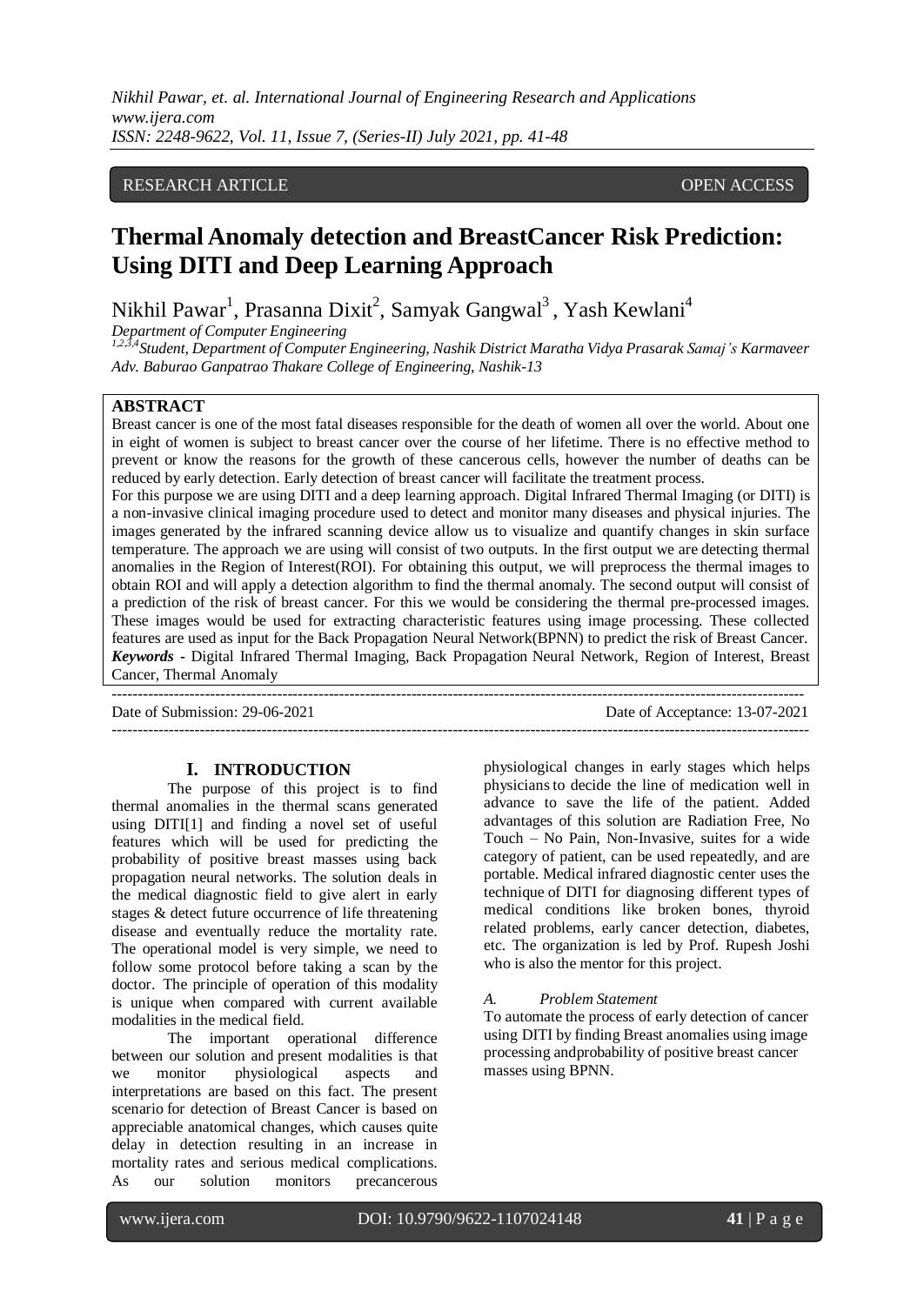### *B. Scope*

This project will consist of creating an automated process for finding anomalies and risks in thermal scans of patients for early detection of severe medical conditions, which aims to streamline the already existing process. The project includes finding thermal anomalies and predicting probability values of positive thermograms containing breast masses. The proposed project will help in early detection of cancer before it causes severe damage to the patient. It is also a gateway to automate future processes for detecting thermal anomalies and ultimately removing human intervention. For future scope, the project can be deployed commercially for all the infrared diagnostic centers across the country which can help to diagnose different medical conditions in early phases.

- *C. Objectives*
- Early prediction of Breast cancer risk to minimize thedeath rate using DITI and BPNN.
- To automate the process of examining the thermographic images to find anomalies using image processing.

# **II. LITERATURE SURVEY**

In [2], Ola O. Soliman used the concept of symmetry for finding the probability of positive breast mass characteristics using a BPNN with input layer consisting of 32 neurons and a hidden layer consisting of 8 neurons followed by output layer consisting 1 neuron. This technique was tested on 63 IR single breast images(29 Healthy and 34 malignant) and had an accuracy of 96.51%.

In [3], Nader Abd El-Rahman Mohamed used the concept of image processing to find 32 features which are fed to BPNN with an input layer consisting of 32 neurons and a hidden layer consisting of 15 neurons. The output layer consists of a 1 neuron. The technique was tested on 206 thermography images of the breast(187 normal and 19 abnormal patterns) and had an accuracy of 96.12%.

## **III. SYSTEM ARCHITECTURE**

The architecture of the proposed system is shown in Fig 4.1. From the architecture diagram we can clearly see how the different components of the system as well as the stakeholdersinteract with each other.



**Figure 1** System Architecture Diagram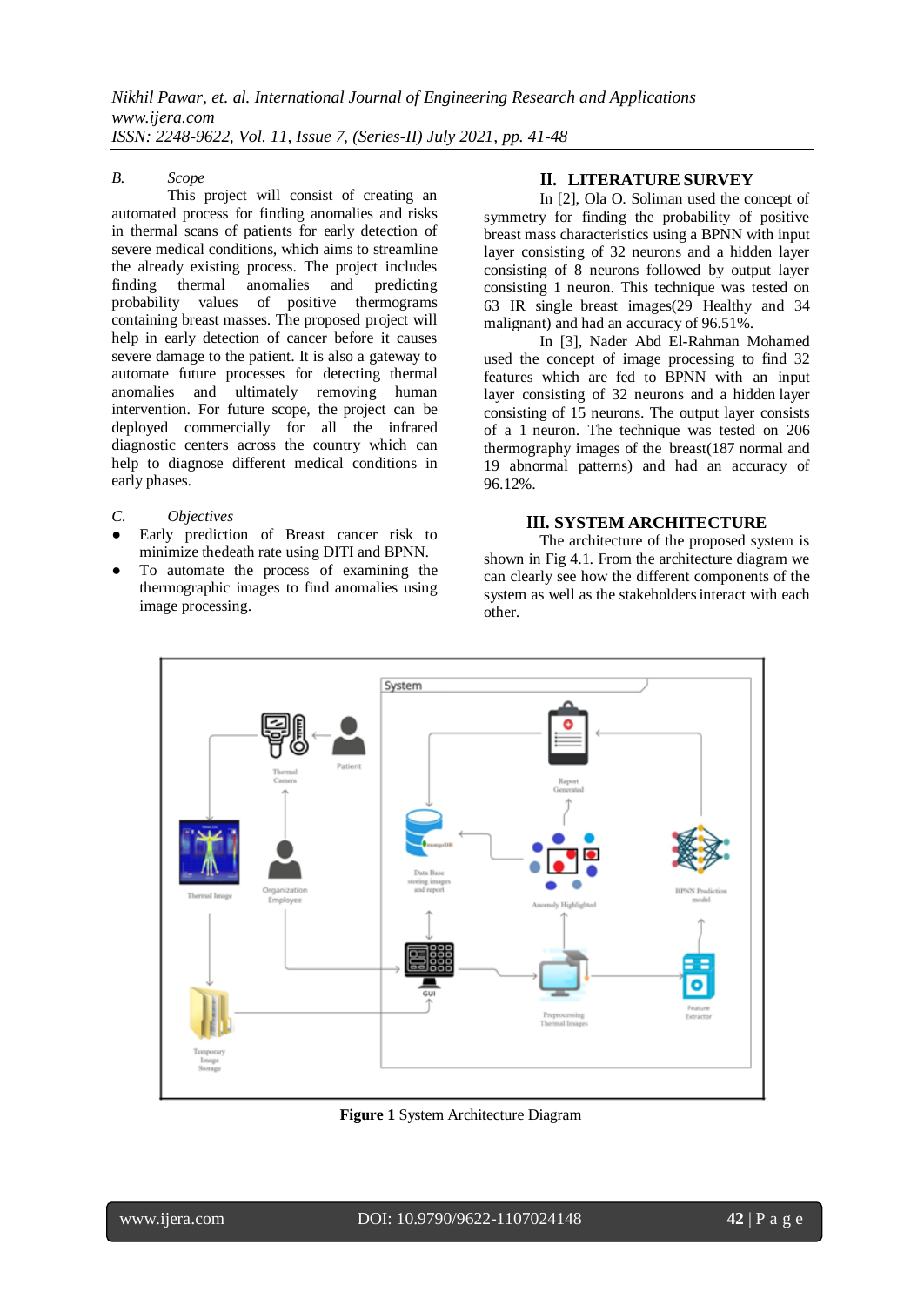As per the architecture, the employee will interact with the system through GUI. With the help of this GUI, he/she can retrieve as well as store patient information, thermography and medical reports. The patient will interact with the thermal camera to generate thermal images which will be further diagnosed. The GUI will take thermal images from the temporary Image storage as an input and will send these images to the image preprocessing module. This module will remove the back-ground, extract the region of interest(ROI).This ROI is given as input to thermal anomaly module as well as to feature extraction module.The thermal anomaly module will highlight the temperature anomaly in the ROI. The feature extractor module will take the ROI as an input and extract the 32 Characteristic features from it. These features are used as an input for the BPNN which will generate a probability value of the positive breast mass being present in the breast. This value is used to define the risk of breast cancer which will be added to the report.The temperature anomaly obtained through thermal an anomaly module and probability value generated by BPNN are included in the patient report which is stored in the database.

# **IV. METHODOLOGY**

In this section, we briefly discuss the main steps of theproposed approach to detect breast cancer.

1. Patient preparation and image data acquisition

The scan is performed in a controlled environment and the patients are told to follow some standard guidelines before the scan can take place. The reason for these strict measures is, there are several factors which can affect the temperature of the human body, even wearing a certain cloth can affect the temperature of the body, thus resulting in the faulty scan which will affect the output of the program.

In order to get the accurate results, certain

guidelines need to be followed by the lab attendant, some of them are described below:

All investigations ought to be acted in a room where surrounding temperature is rigorously controlled, liberated from drafts, and without openness to critical outside or inward infrared sources. Ventilation frameworks ought to be intended to stay away from wind stream onto the patient and imager, and characteristic convection kept at or underneath 0.2 m/s. Dividers and roof ought to be of a matte completion non-intelligent to infrared radiation. Mirrors, glass outlined pictures, glass cupboards, or any intelligent surface ought not be set in the imager field of view. Covered deck is liked.

The warm imaging room ought to in a perfect world be kept between 20-21 degrees Centigrade (68-70 degrees Fahrenheit). The temperature of the room ought to be to such an extent that the patient's physiology isn't changed to the purpose of shivering or sweating. Room temperature shifts during the direction of an assessment should be progressive so that consistent state physiology is kept up and all pieces of the body can change consistently. The temperature of the room ought not shift more than one degree Celsius over the span of an examination. The mugginess of the room should likewise be controlled to such an extent that there is no dampness developed on the skin, sweat, or fume levels that can collaborate with brilliant infrared energy. Relative Humidity underneath 70% is by and large satisfactory.[4]

### 2. Region Of Interest Extraction

In this step we need to extract the region of interest from the thermal images. This process is done manually using proper selection of pixels from the breast area. When the pixels are selected by the user, the convex hull algorithm[5] is applied on those pixels. Using this algorithm, we will get a mask which is then used to extract the ROI.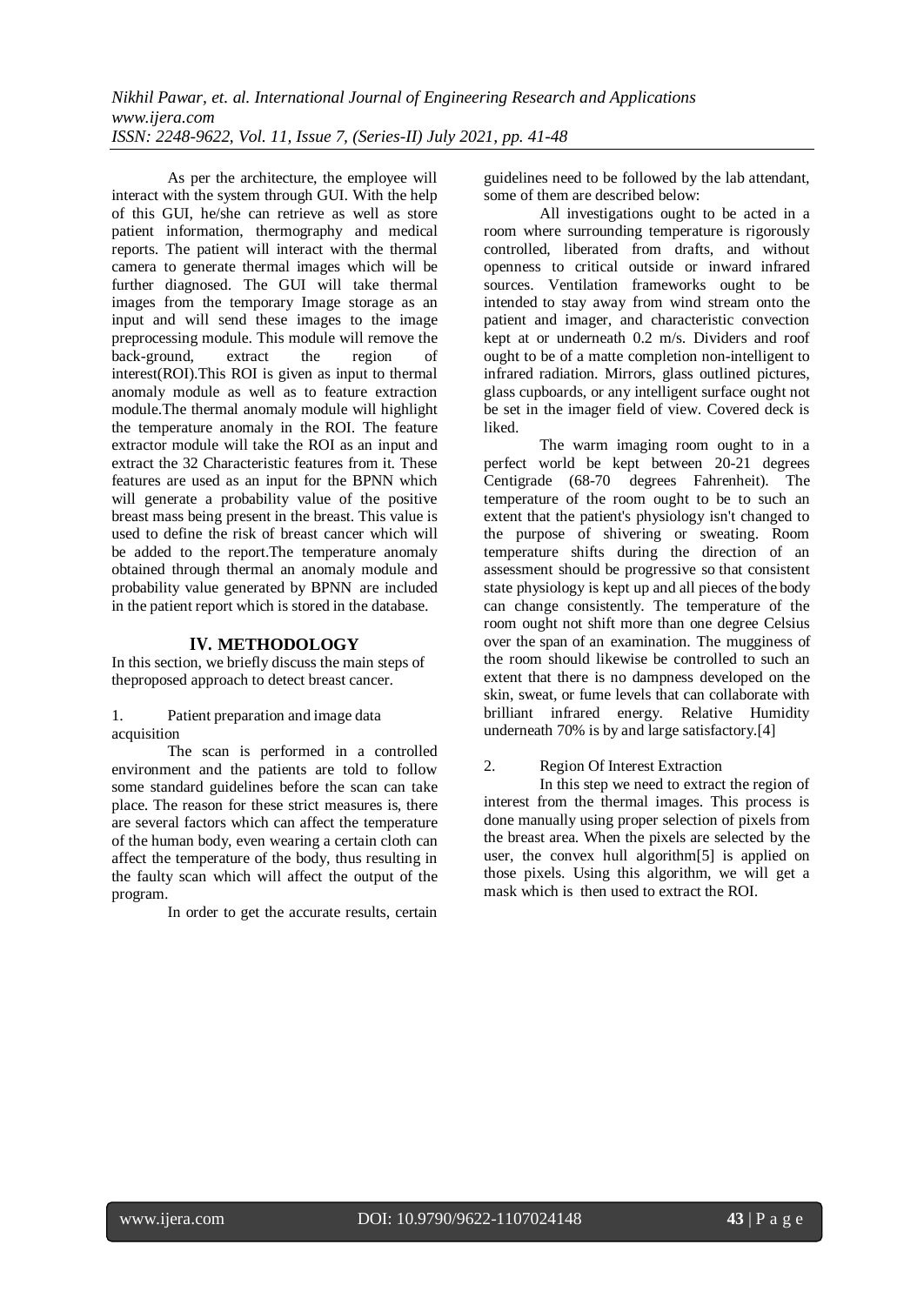

Figure 2: Pixels selected by user



Figure 3: Extracted ROI

## 3. Anomaly Detection

In this project we are trying to detect and highlight thermal anomalies in the thermal images. The anomalies are thermal hot and cold spots which are called hyper and hypo thermal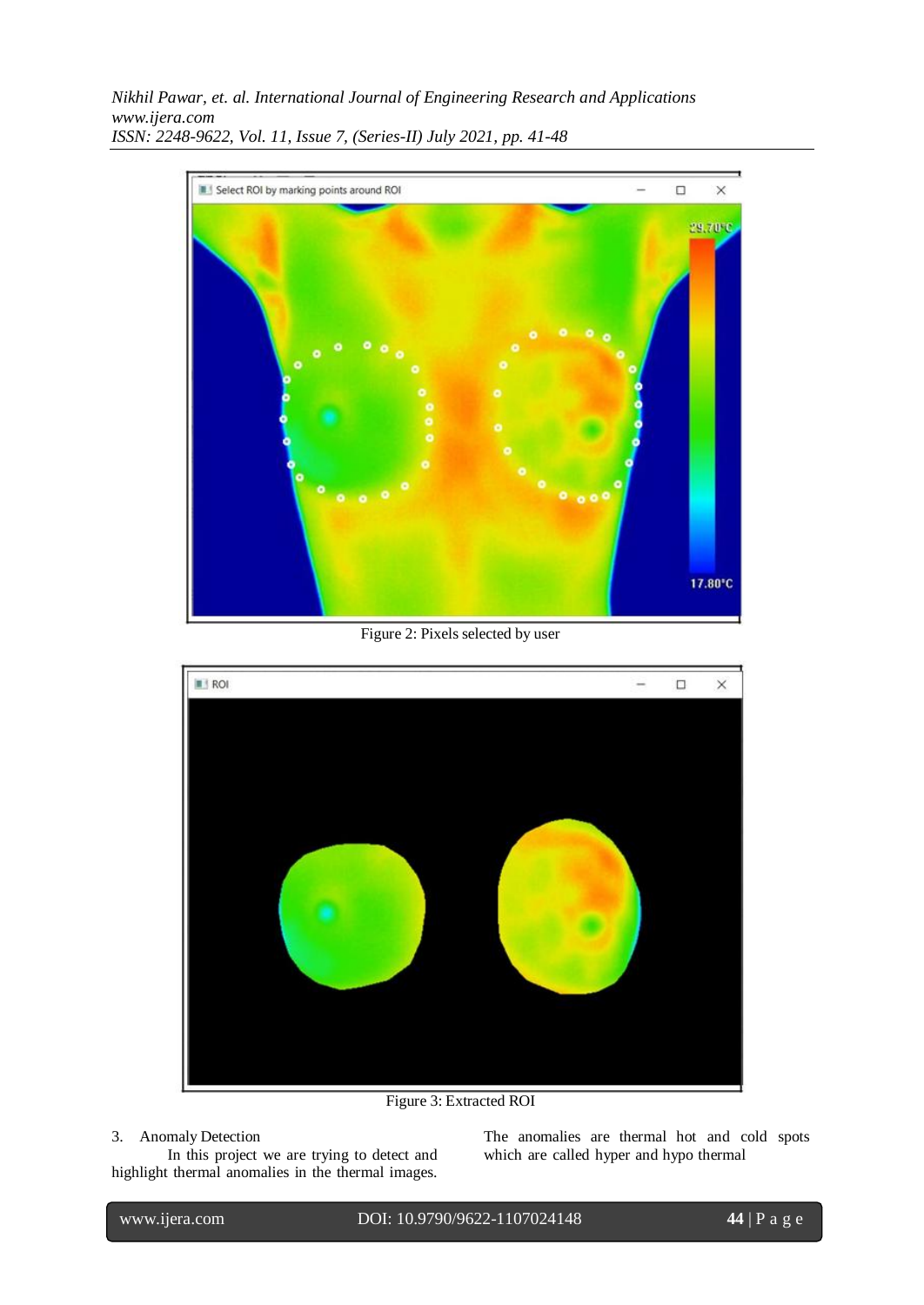regions. For detecting these regions they are taking the ROI as input. Before processing the image the user needs to select the pixel from the image that he/she thinks is a normal pixel. Once the pixel is selected, the process of detection starts.

First we need to enhance the details of the image. After the details are enhanced, we need to apply the K-means algorithm[6] to remove any outliers from the image and make it homogeneous. Here the value of K used in K means clustering is 8. After applying the K-means algorithm, convert the image into grayscale[7]. Using the normal pixel selected earlier, create a matrix of size 3x3 with the normal pixel at its center. Calculate the average of all pixel values present in the matrix. Now traverse the entire image and compare the pixel values with the average value calculated earlier. If the difference between these two values is greater than

a predefined threshold, consider that pixel as an anomaly and store it in a list. Once all the pixels are compared and stored in the list, traverse the list. The list will contain only the anomaly pixels, therefore we need to highlight them. To differentiate whether the anomaly is hyper or hypo, we need to consider its RGB value. If the red channel is greater than the blue channel,it means that the given pixel represents temperature from the colder side. And if the opposite is true the pixel represents temperature from the hotter side. With the help of this we can differentiate anomaly as hypo-thermal or hyperthermal anomaly and highlight it by assigning it some other color. Figure 4 displays the hyperthermal thermal anomalies detected in the ROI. These anomalies are highlighted using brown color.



**Figure 4:** Anomaly Detection

4. Feature Extraction and Neural Network classifier

After the ROI is extracted, the extracted image is used for calculating the colour and texture moments. For the colour moments, the image is splitted into 3 channels i.e. red, green and blue. For each channel, the Mean, Standard deviation, Skewness and Kurtosis is calculated. This gives a total of 12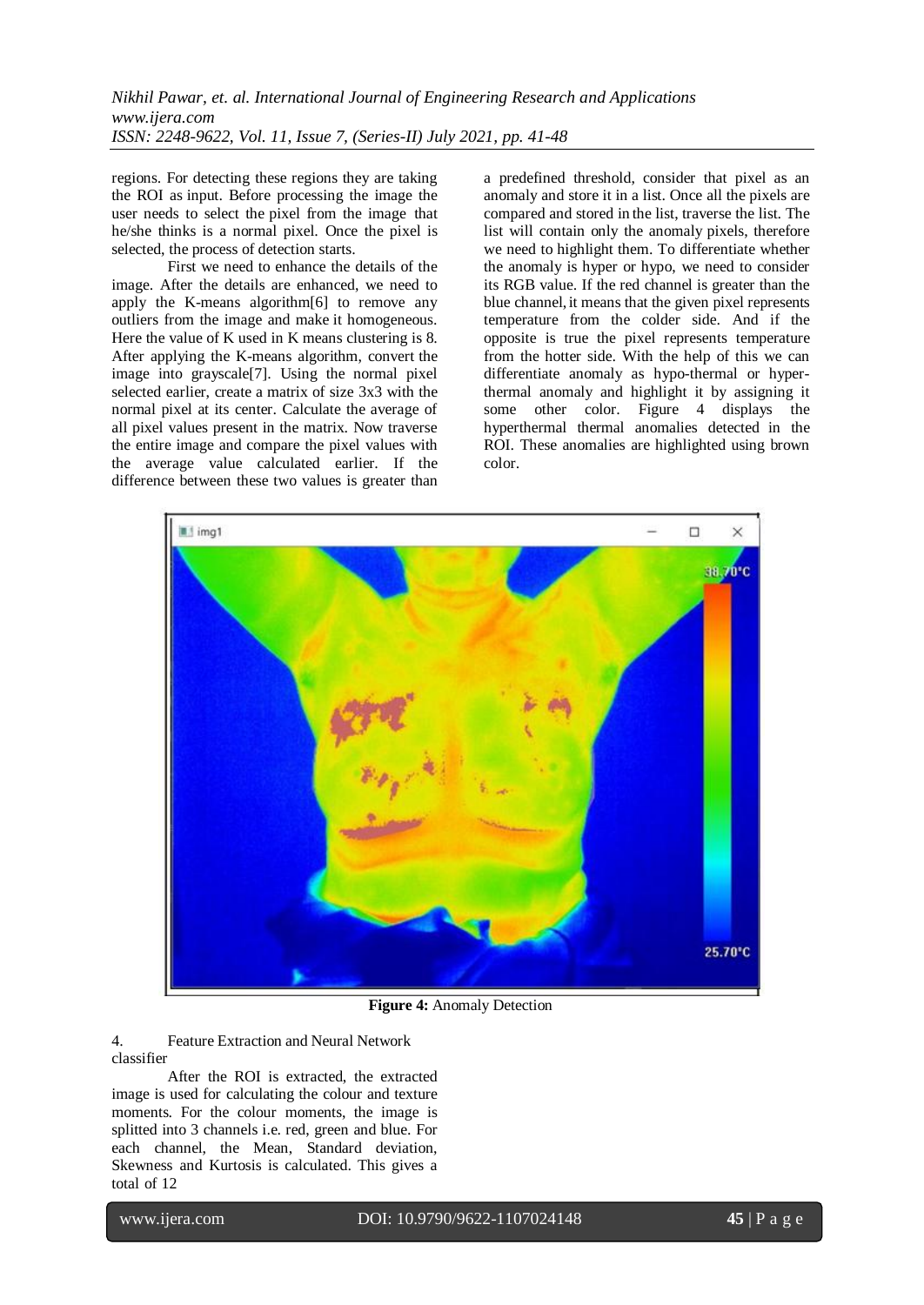colour moments. For the texture moments, a Grey-Level Co-occurrence Matrix[8] is created. From this Grey-Level Co-occurrence matrix, "Contrast",<br>"Energy". "Homogeneity". "Entropy" and "Homogeneity", "Entropy" and "Correlation" are calculated across 4 directions. This gives a total of 20 texture moments, by combining these texture and colour moments, a valid feature vector of thirty two features is obtained. This feature vector is passed to the Neural Network classifier. The NN classifier implemented is a feed forward back propagation neural network[9] which consists of an input layer with 32 neurons, output layer with a single neuron and two

hidden layers with 16 and 64 neurons each. The Error Functions used are Rectified Linear Unit(ReLU), hyperbolic tangent and Sigmoid.

#### **V. RESULTS**

The proposed method for anomaly detection can detect both hypo and hyper thermal regions in the ROI. The software application was tested on multiple images. Figure 5 shows the example of thermal anomaly highlighted. The brownish region displays hyperthermal region and the violet region displays hypothermal region.



**Figure 5:** Hyperthermal and Hypothermal Anomaly Detection

The data-set used for this project contains a total of 107 front view[10] images containing both healthy and sick patients. Out of these 107 images, 85 images were used for training the neural network classifier and the rest of 22 images were used for testing. The results of confusion matrix for the trained model is as follows:

| <b>Expected Values</b> |      |       |
|------------------------|------|-------|
|                        | True | False |
| True                   |      |       |
| False                  | 0    | 14    |
|                        |      |       |

True Positives

True Negatives 14

False Positives 1

The accuracy achieved by the proposed model is

False Negatives 0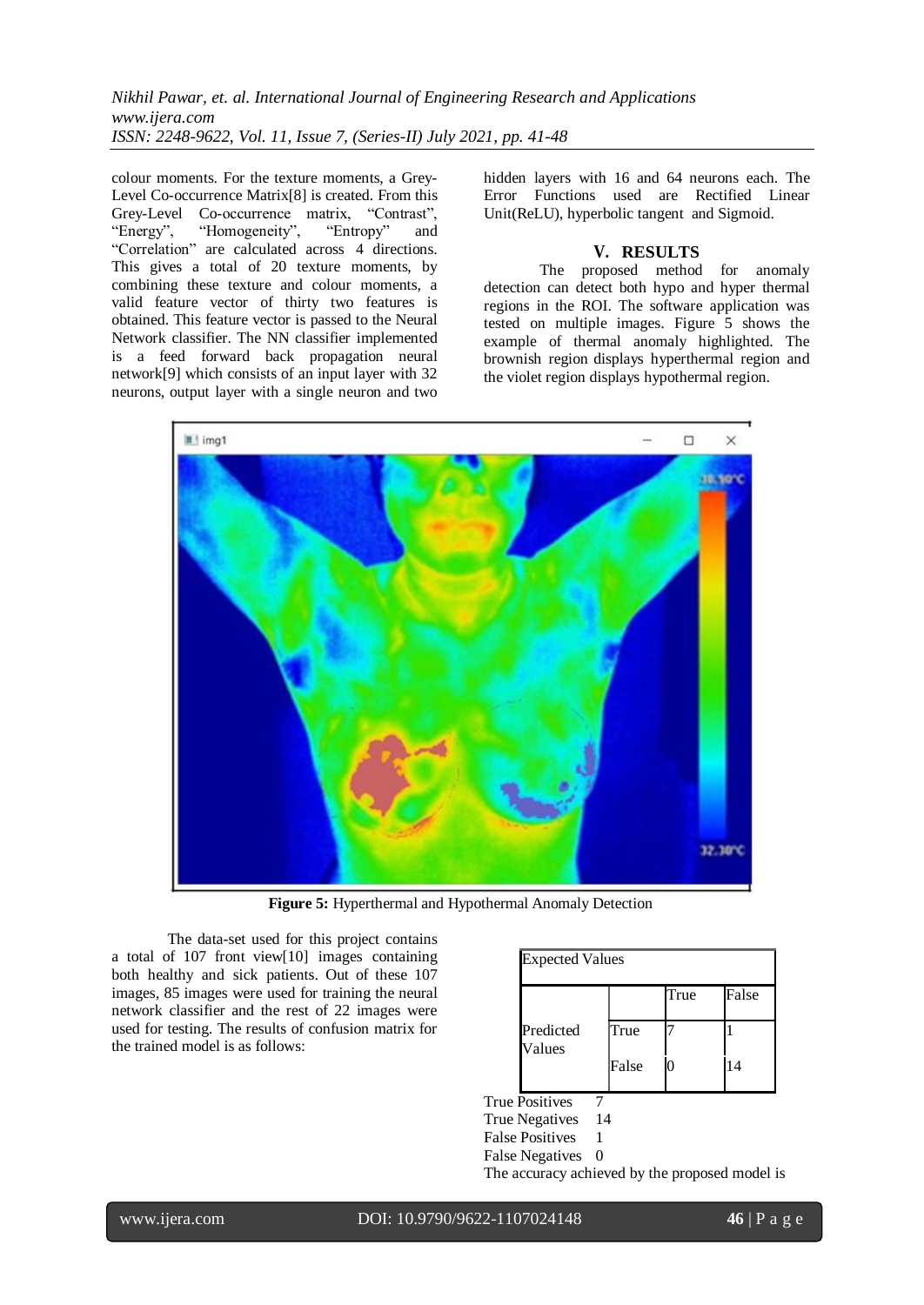95.45%. From the above results, the Sensitivity is 100%, specificity is 93.33% and precision is 87.5%. The output of the project consists of a report containing the feedback from the radiologist followed by the neural network prediction. This is followed by anomaly detected images for all different views(Front, two lateral, two oblique). Figure 6 displays a part of the report showing the findings by the radiologist and the result of the neural network predicting if the patient has positive breast masses or not.

| Name:                             | Firstname middlename lastname                                 |                                                                                                                       | Date:        | 2021-05-23                                                                                                                                          |
|-----------------------------------|---------------------------------------------------------------|-----------------------------------------------------------------------------------------------------------------------|--------------|-----------------------------------------------------------------------------------------------------------------------------------------------------|
| Referred By::                     | Dr. Firstname Middlename Lastname                             |                                                                                                                       | Age:         | 21                                                                                                                                                  |
| $C/P$ :                           | This text contains information about<br>the special remarks   |                                                                                                                       | Patient ID:: | 2021-05-23, 18:53:43.125389                                                                                                                         |
| <b>FINDINGS</b><br>11<br>21<br>31 | Left Breast:<br><b>Right Breast:</b><br><b>NN Prediction:</b> | Finding 1<br>Finding 2<br>Finding 3<br>Finding 1<br>Finding 2<br>Finding 3<br>Negative Breast<br>Mass Characteristics |              | DIGITAL THERMOGRAPHY STUDY : BILATERAL BREAST<br>Digital Thermography of Breast done with CX-640. All standard protocols were followed during scan. |
| Suggest:                          | Finding 1<br>Finding 2<br>Finding 3                           |                                                                                                                       |              |                                                                                                                                                     |
| Thanks<br>clinically.             |                                                               |                                                                                                                       |              | Many thanks for reference. Imaging findings has its own limitations and needs to be correlated                                                      |

**Figure 6.** Report

## **VII. FUTURE SCOPE**

The anomaly detection in this project is performing well. However there is still some room for improvement.

The size of the data-set which was used for training neural network classifiers was inadequate to give expected accuracy.

So with a better and larger data-set the performance of neural network classifiers can be improved.

# **VIII. CONCLUSION**

The proposed method displays an accuracy of 95.45%, hence, an approach for the early detection of breast cancer using thermal images which will detect thermal anomalies and extract a novel set of useful features to classify breast masses using back propagation neural networks is proposed. This allows us to conclude that we have obtained a series of promising results with some room for improvement, thus having a potential to obtain a breakthrough in the cancer study.

#### **ACKNOWLEDGEMENT**

Foremost, We would like to express our gratitude to all those people who have helped us. It would have been insurmountable without the friendly guidance of professors and people at the Medical Infrared Diagnostic Center and assistance of all the people involved in the work.

We are profoundly grateful to Dr. V. S.

l

www.ijera.com DOI: 10.9790/9622-1107024148 **47** | P a g e